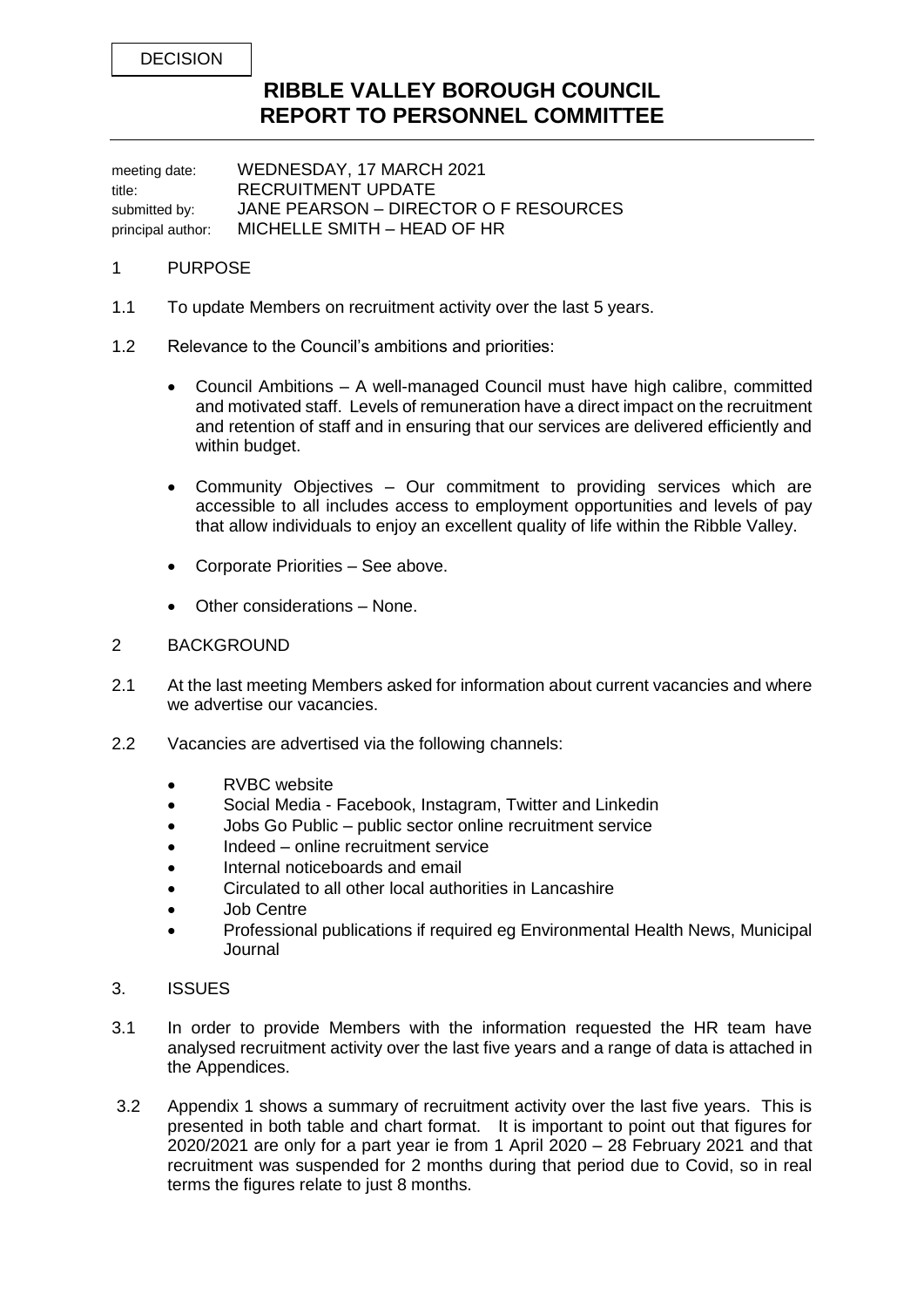- 3.3 You will also note the significant increase in applications in 2020/2021, with over 1,000 applications received. The average number of applications per vacancy for 2019/2020 was 11 and this has almost doubled for 2020/2021 to 19 per vacancy.
- 3.4 Whilst the number of applications per vacancy has increased the average number of applications that have been shortlisted for interview was 3 per vacancy in both 2019/2020 and 2020/2021. This demonstrates that the quality of applications has reduced and fewer candidates met the essential criteria for our posts. Some of this may be attributed to the impact of Covid in 2020/2021 with more people facing redundancy or being laid off, particularly in the service and hospitality sectors.
- 3.5 There have also been a number of occasions where no appointment has been made following interviews or where offers have been made but then declined (most usually in relation to salary). In 2020/21 we advertised 57 vacancies up to the end of February and there were 16 occasions where no appointment was made following interviews and one occasion where an offer was declined. There were also 10 occasions where we received fewer than 10 applications for a vacancy.
- 3.6 The overview also illustrates where a post has been advertised on more than one occasion.
- 3.7 Leaver data for the same period is also included for comparative purposes.
- 3.8 Appendix 2 is a snapshot of analysis of online activity.
- 3.9 Appendix 3 is a listing of current vacancies.
- 3.10 Where staff leave us to take up employment elsewhere the main reason for leaving is salary.
- 3.11 It is over 10 years since we completed the Job Evaluation exercise and our salary hierarchy has remained unchanged. Our salaries are in accordance with the national Pay Scale for Local Government but the positioning of posts within the scale is not necessarily the same across all authorities, for example, in the last 12 months we have seen a Building Surveyor post advertised at Hyndburn which is broadly equivalent to our scale SO2/P01-3 - £30,507 - £32,910, whereas our post is paid at scale 6/SO1 - £24,982 - £29,577. Customer Services Advisor – Lancaster City Council has a salary range of £18,933 – £20,092, our salary range is £18,562 - £18,933.
- 3.12 In another example, we have struggled to re-appoint to the post of Principal Surveyor over the last 12 months with our salary being significantly lower than the market. As a result, the post was re-designated Senior Building Control Surveyor, but we have still been unable to recruit.
- 3.13 In 2020 we advertised for a Building Surveyor 4 times. On the first three occasions we had no applicants. On the fourth occasion we had just 4 applications but only 1 was suitable for interview. We interviewed the candidate and made an offer but then our offer was declined due to the salary level offered.
- 3.14 We have also experienced similar difficulties for our pool posts: Duty Officer, Swimming Instructors and Lifeguards where our salaries are often below those paid by the Leisure Trusts. Earlier this year Craven Leisure were advertising for a Swimming Instructor on scale 5, whereas our Instructors are paid at scale 4.
- 3.15 As an organisation we put ourselves at risk if we cannot recruit to vacancies and service delivery will suffer. As you will see from the list of current vacancies there are areas of the Council where we have had vacant posts for some time or where we have failed to recruit despite repeated attempts. This means that service delivery cannot be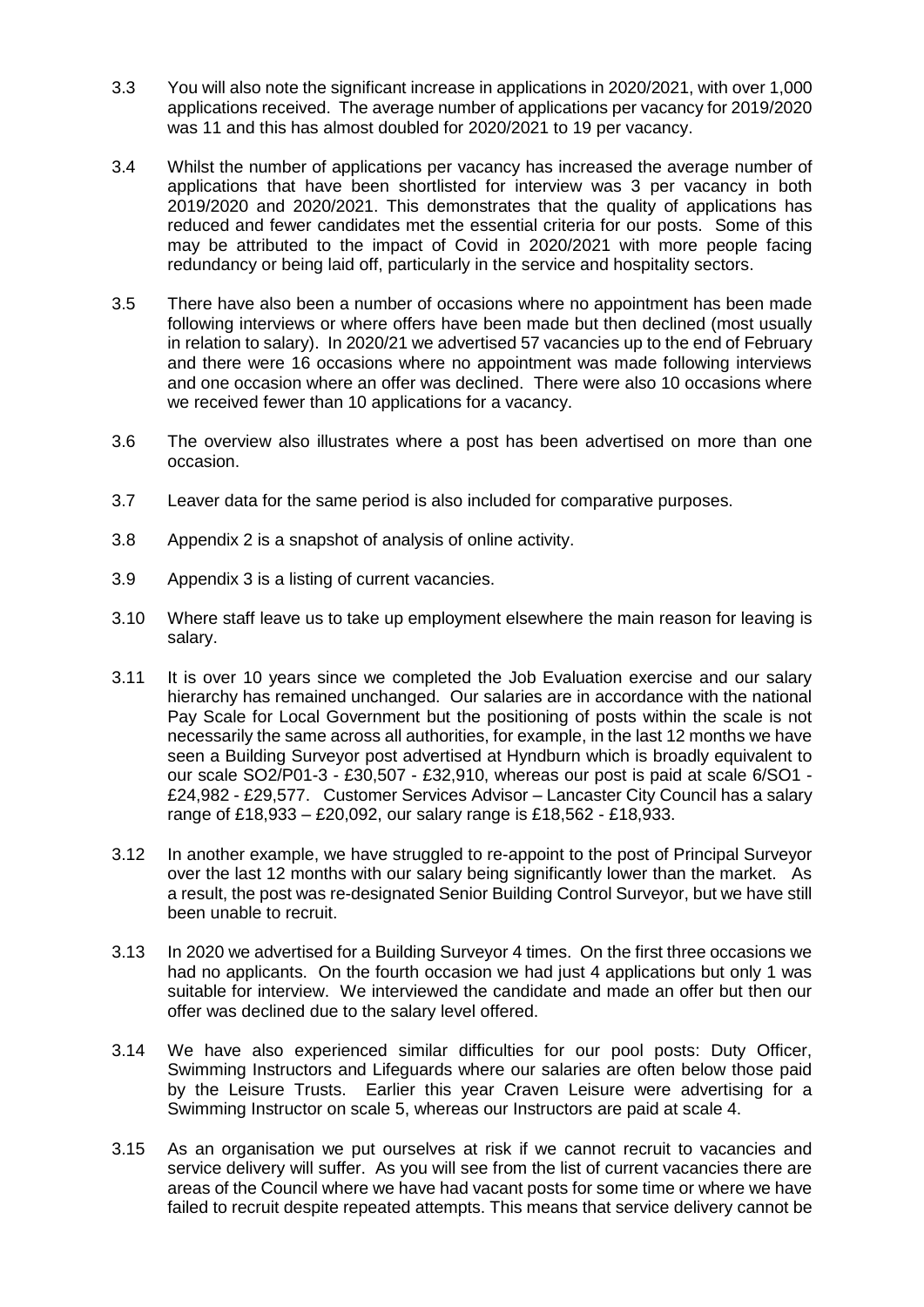maintained or is falling significantly behind. Recently we have had to engage external Environmental Health support at a Senior Level in order to meet our statutory obligations, and also engage private audit support to complete our annual audit statement at a significant cost to the organisation.

- 3.15 I recently attended a webinar presented by Hays Recruitment Consultancy at which they reported the findings of their 2021 UK Salary and Recruiting Trends survey. The survey covered all sectors and results were based on 23,000 responses.
- 3.16 Key findings included:
	- Top skills in demand are: Project Management, Finance and Operations, Communication and Interpersonal, Ability to adopt change, Problem-solving;
	- Average salary increase in the UK overall was 1.2%;
	- 50% of employers expect salaries to increase in 2021;
	- 52% of employees in the North West plan to move job in 2021 and the main reasons for wanting to leave their current role is due to: salary and benefits, lack of future opportunities, concerns about job security
- 3.17 In terms of recruitment in the future the survey findings also highlighted that remote working, work-life balance and wellbeing will be important factors in attracting candidates.
- 3.18 Hays also produce an annual salary guide which shows average salaries across a range of sectors and by region eg Senior Auditor salary range is £45k - £55k with the typical salary being £48k. Our Principal Auditor position has a salary range of £31,346 - £33,782.
- 3.19 Members have previously suggested increasing salaries for particularly hard to fill posts. Whilst this might be a natural approach taken in the private sector, it is not something that is common in the public sector and does not sit well with the principles of job evaluation. The Council does have a policy on the application of market supplements but this has been used rarely, again because of the implications for job evaluation and the potential for discrimination. The application of a market supplement also requires regular review and market testing to ensure that it is still necessary.
- 4 RISK ASSESSMENT
- 4.1 The approval of this report may have the following implications:
	- Resources None.
	- Technical, Environmental and Legal No technical, environmental or legal implications have been identified.
	- Political No political implications have been identified.
	- Reputation The reputation of Local Government as a key employer will be affected if salary levels are not competitive, which may in turn lead to recruitment and retention difficulties.
	- Equality & Diversity No equality and diversity issues have been identified.